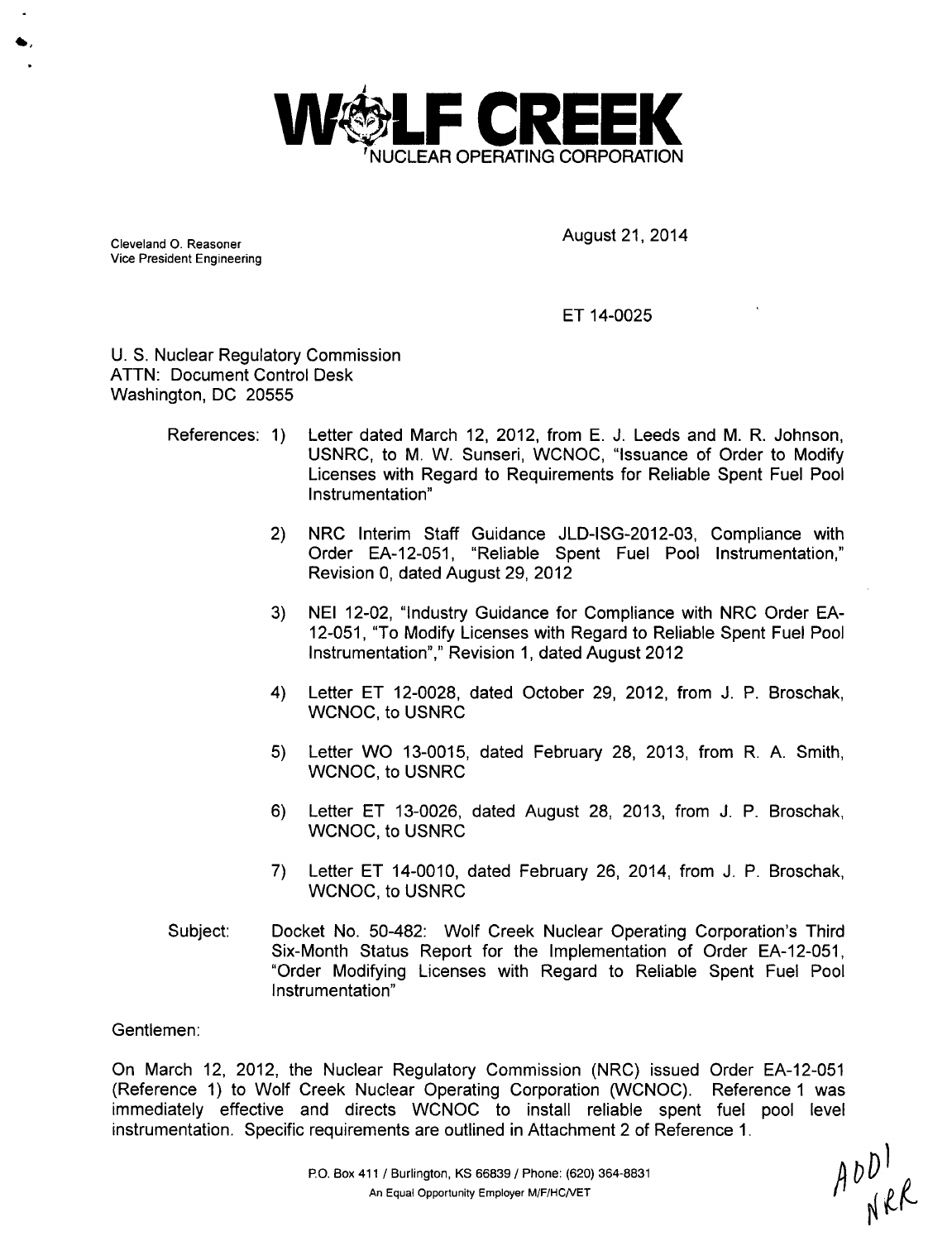ET 14-0025 Page 2 of 3

Reference 1 required submission of an initial status report 60 days following issuance of the final interim staff guidance (Reference 2) and an Overall Integrated Plan (OIP) pursuant to Section IV, Condition C. Reference 2 endorses industry guidance document Nuclear Energy Institute (NEI) 12-02, Revision 1 (Reference 3) with clarifications and exceptions identified in Reference 2.

Reference 4 provided the WCNOC initial status report regarding mitigation strategies. Reference 5 provided the WCNOC OIP. References 6 and 7 provided the first and second sixmonth status report for the implementation of Order EA-12-051, respectively.

Reference 1 requires submission of a status report at six-month intervals following submittal of the OIP. Reference 3 provides direction regarding the content of the status reports. The purpose of this letter is to provide the third six-month status report pursuant to Section IV, Condition C.2, of Reference 1, that delineates progress made in implementing the requirements of Reference 1. The attached report provides an update of milestone accomplishments since the submittal of Reference 7, including changes to the compliance method, schedule, or need for relief and the basis, if any.

This letter contains no commitments. If you have any questions concerning this matter, please contact me at (620) 364-4171, or Mr. Steven R. Koenig at (620) 364-4041.

Sincerely,

Chilas Case,

Cleveland **0.** Reasoner

COR/rlt

Attachment

cc: M. L. Dapas (NRC), w/a C. F. Lyon (NRC), w/a N. F. O'Keefe (NRC), w/a Senior Resident Inspector (NRC), w/a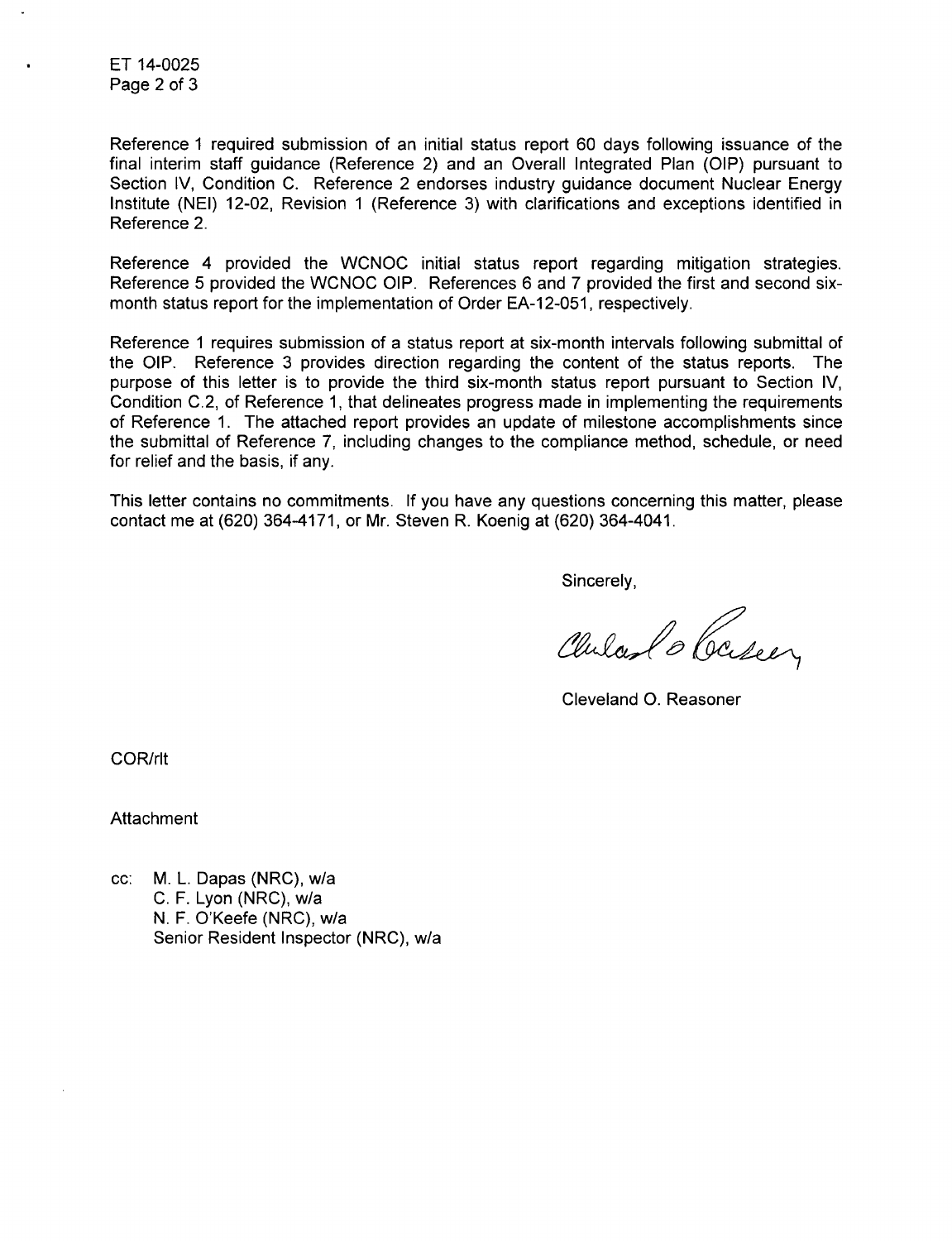**STATE OF KANSAS SS COUNTY OF COFFEY** 

Cleveland O. Reasoner, of lawful age, being first duly sworn upon oath says that he is Vice President Engineering of Wolf Creek Nuclear Operating Corporation; that he has read the foregoing document and knows the contents thereof; that he has executed the same for and on behalf of said Corporation with full power and authority to do so; and that the facts therein stated are true and correct to the best of his knowledge, information and belief.

Bv

Cleveland O. Reasoner **Vice President Engineering** 

, 2014.

SUBSCRIBED and sworn to before me this  $21\frac{g}{2}$  day of August ... 201.<br>
A SAYLE SHEPHEARD Notary Public State of Kansas<br>
Notary Public State of Kansas<br>
Notary Public Expires  $\frac{1}{2}$  Subset Expires  $\frac{1}{4}$  2015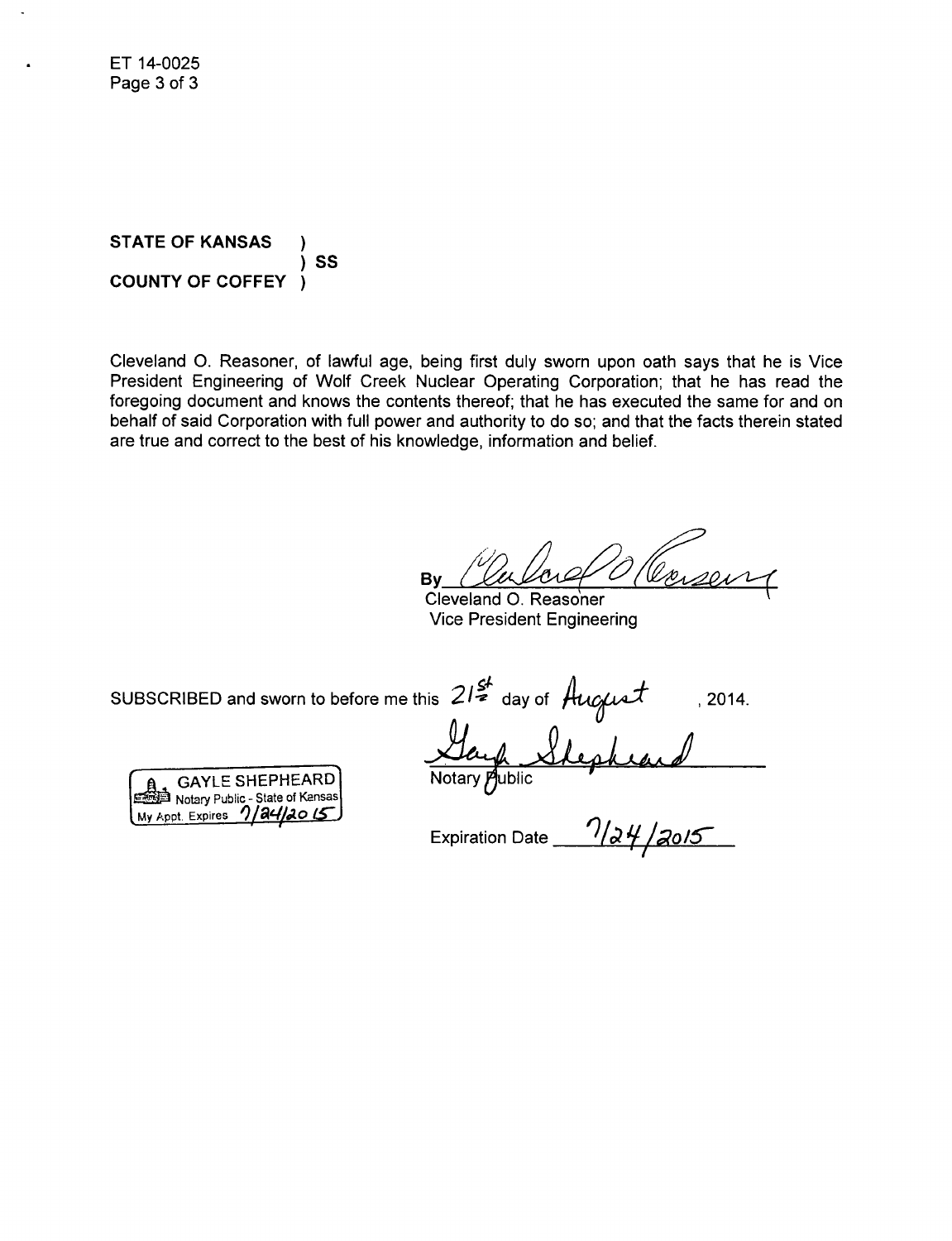# Wolf Creek Nuclear Operating Corporation's Third Six-Month Status Report for the Implementation of Order **EA-12-051,** "Issuance of Order to Modify Licenses with Regard to Requirements for Reliable Spent Fuel Pool Instrumentation"

## 1. Introduction

Wolf Creek Nuclear Operating Corporation (WCNOC) developed an Overall Integrated Plan (OIP) (Reference 1), documenting the modification with regard to Reliable Spent Fuel Pool (SFP) Instrumentation in response to Reference 2. This attachment provides an update of milestone accomplishments since submittal of the second six-month status report, including any changes to the compliance method, schedule, or need for relief/relaxation and the basis, if any.

#### 2. Milestone Accomplishments

Westinghouse has completed the generic design of the SFP Instrumentation System and WCNOC has received the **SFP** level instruments on site. WCNOC is working to complete the final design change package to support final installation.

## **3.** Milestone Schedule Status

There are no changes to the status of the milestones submitted in the OIP (Reference 1). Provided is the activity status of each item, and whether the expected completion date has changed. The dates are planning dates and are subject to change as design and implementation details are developed.

Italicized text denotes that a Milestone was updated since the second six-month status update.

| <b>Milestone</b>                                             | <b>Target</b><br><b>Completion</b><br><b>Date</b> | <b>Activity Status</b> | <b>Revised</b><br>Target<br>Completion<br><b>Date</b> |
|--------------------------------------------------------------|---------------------------------------------------|------------------------|-------------------------------------------------------|
| Commence Engineering and Design                              | 1Q2013                                            | Complete               |                                                       |
| <b>Complete Generic Design</b>                               | 4Q2013                                            | Complete               |                                                       |
| <b>Submit 6 Month Updates:</b>                               |                                                   |                        |                                                       |
| Update 1                                                     | Aug 2013                                          | Complete               |                                                       |
| Update 2                                                     | Feb 2014                                          | Complete               |                                                       |
| Update 3                                                     | Aug 2014                                          | Complete               |                                                       |
| Update 4                                                     | Feb 2015                                          | <b>Not Started</b>     |                                                       |
| <b>Receipt of SFP Instruments</b>                            | 3Q2014                                            | Complete               |                                                       |
| <b>Complete Site Specific Design</b>                         | 3Q2014                                            | Started                |                                                       |
| <b>Complete SFP Instrumentation Procedures</b><br>& Training | 4Q2014                                            | <b>Not Started</b>     |                                                       |
| <b>SFP Instruments Operational</b>                           | 1Q2015                                            | <b>Not Started</b>     |                                                       |